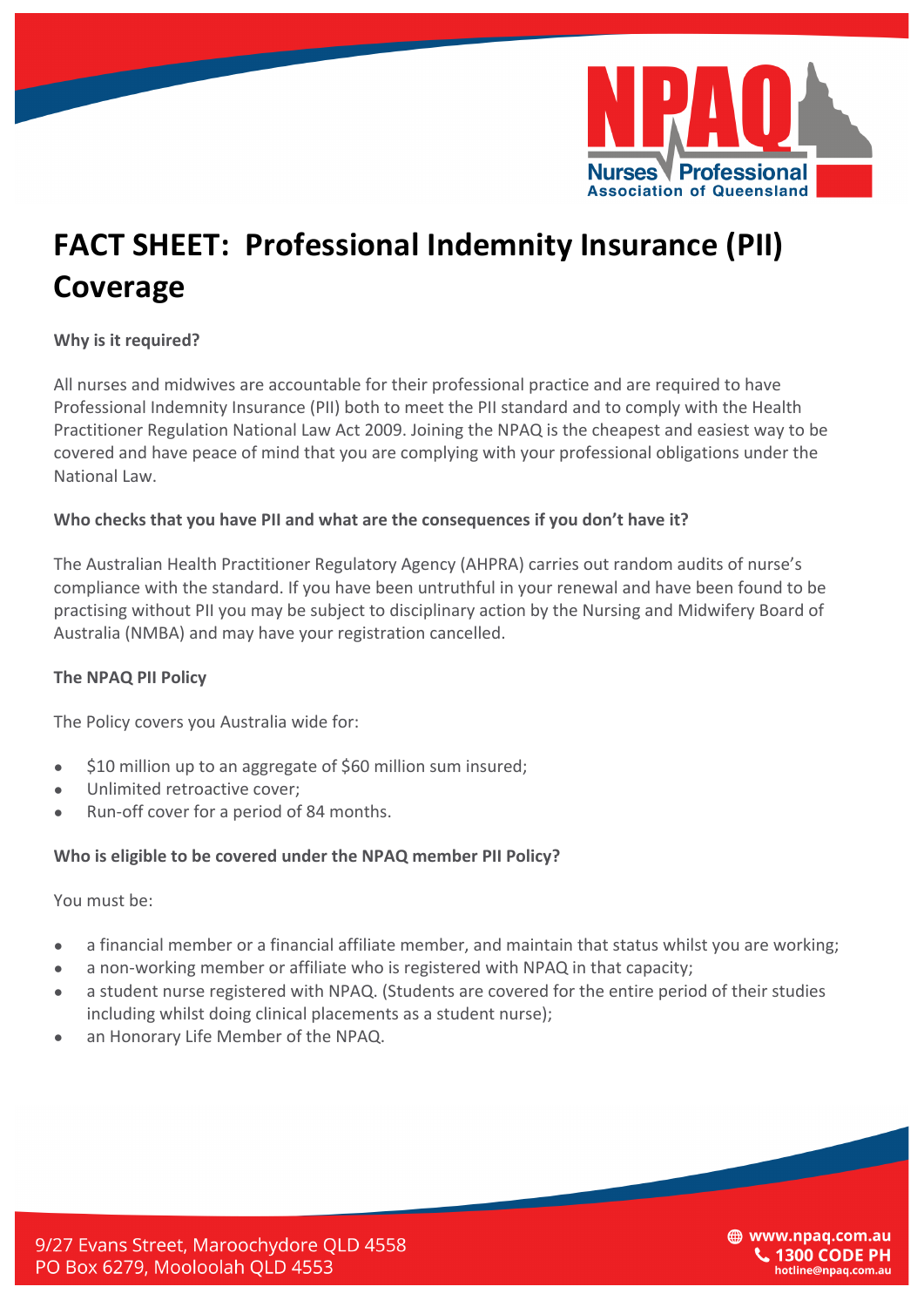

## **Who does the NPAQ member PII Policy cover?**

- registered and enrolled employee nurses and midwives (*important restrictions on midwives doing birthing*)
- ancillary and related services to the health industry care workers, assistants in nursing, administration and orderlies
- paramedics and ambulance officers
- dental nurses pharmacists
- allied health professionals physiotherapist, podiatrists, psychologists
- alternative or natural therapists acupuncture, aromatherapy, naturopathy, massage and reflexology
- training, education and voluntary work in nursing

### **Who is not covered?**

- Any member or affiliate who is **not** an employee. **If you are working as an independent contractor you** are not covered for any work done in that capacity. If you are also an employee for part of your working week, then you will only be covered for that part of your week, but not for the time you are working as a contractor.
- Any nurse or affiliate working in the USA or Canada.
- *Midwives doing birthing work, including terminations.* (Midwives not working in birthing suites are covered for all duties other than birthing.)
- Radiographers and sonographers.

### **What is covered?**

- Civil liability for loss arising from any negligence act, error or omission.
- Where you are summoned to give evidence before a coronial inquest and you require legal representation.
- Defamation claims including accusations of inappropriate cultural safety practice.
- Good Samaritan acts where a nurse voluntarily renders nursing, life saving or life extending services at the scene of a medical emergency or whilst doing voluntary community service.

### **What is not covered?**

- Criminal offences are not covered, nor are claims arising from dishonest, fraudulent or malicious breach of duty.
- Claims from any un-financial member unless you have registered with us as having ceased practice. In that case the run-off cover will continue for another 84 months (seven years). Non-working members who have remained registered with us are still covered.
- Claims not notified to us in the insurance period in which the member became aware of the circumstances.